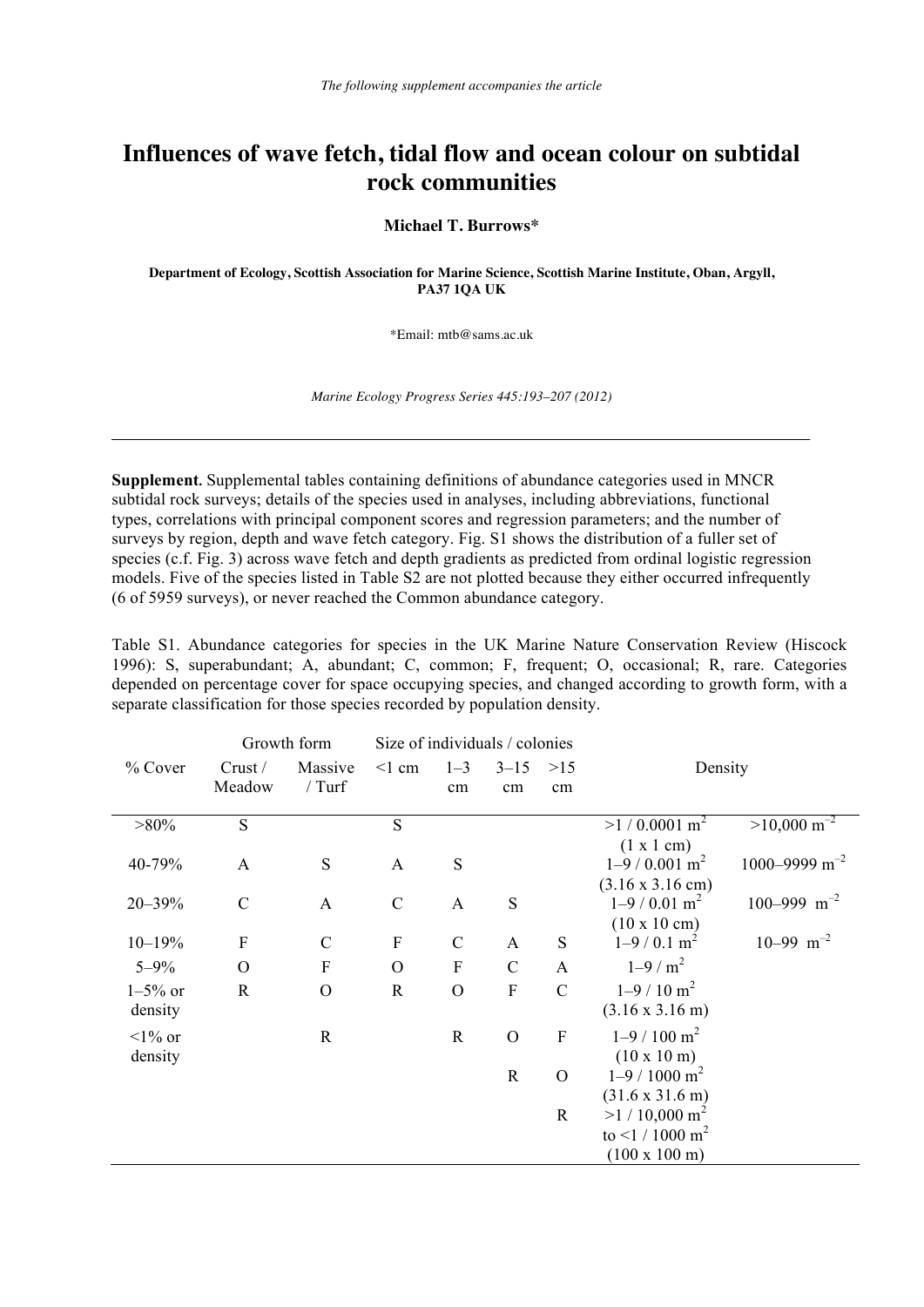Table S2. Species used in analyses of subtidal rock community structure, with their correlation with principal components scores (PCA1–PCA3) and parameters for ordinal logistic regressions of ranked abundance categories with  $\log_{10}$  chl *a* (mg m<sup>-3</sup>),  $\log_{10}$  tidal power (kW m<sup>-2</sup>) and the interaction between the 2 predictor variables. Parameter values significantly different from zero at  $p \le 0.05$  are shown in bold. Abbreviations: TL, trophic level; 1, primary producer; 2, grazer; 2.2, suspension or filter feeder; 3, predator; AG, algal group (Steneck & Dethier 1994); 3.5, corticated foliose; 4, corticated macrophyte; 5, leathery macrophyte; 6, articulated calcareous; 7, crustose (\*\*) indicates maerl-forming species). 'Var' gives the 5-letter abbreviation used to identify points for species on Fig. 5, while 'Type' gives a brief indication of the species type. The 6 scarcest species of the original set of 52 are omitted here; they were present in 13 surveys or less out of 5959.

|    |                      |       |                            |                           | Parameters |                  |          |          |          |             |
|----|----------------------|-------|----------------------------|---------------------------|------------|------------------|----------|----------|----------|-------------|
| TL | AG                   | Var   | <b>Species</b>             | Type                      | PCA1       | PCA <sub>2</sub> | PCA3     | Chl $a$  | Tide     | Interaction |
|    | 7                    | Melme | Melobesia membranacea      | Non-geniculate coralline  | 0.033      | $-0.111$         | 0.130    | 1.982    | 0.343    | $-1.300$    |
|    | 7                    | Melic | Mesophyllum lichenoides    | Non-geniculate coralline  | 0.019      | $-0.081$         | 0.066    | $-8.046$ | $-0.667$ | $-2.826$    |
|    | 7                    | Litso | Lithothamnion sonderi      | Non-geniculate coralline* | 0.018      | 0.017            | 0.096    | $-3.773$ | 0.504    | $-0.363$    |
|    |                      | Phyla | Phymatolithon laevigatum   | Non-geniculate coralline  | 0.050      | $-0.100$         | 0.184    | $-5.697$ | 0.859    | $-0.578$    |
|    | 7                    | Phypu | Phymatolithon purpureum    | Non-geniculate coralline  | 0.048      | $-0.086$         | 0.051    | $-3.965$ | $-0.138$ | $-0.252$    |
|    | $\frac{1}{\sqrt{2}}$ | Tipus | Titanoderma pustulatum     | Non-geniculate coralline  | 0.092      | $-0.165$         | 0.155    | $-4.183$ | 0.504    | $-1.198$    |
|    |                      | Litco | Lithothamnion corallioides | Non-geniculate coralline* | 0.017      | $-0.038$         | $-0.076$ | $-1.120$ | $-0.797$ | 0.978       |
|    | 7                    | Litgl | Lithothamnion glaciale     | Non-geniculate coralline* | 0.047      | $-0.036$         | $-0.098$ | $-2.063$ | 0.147    | $-0.657$    |
|    |                      | Phyca | Phymatolithon calcareum    | Non-geniculate coralline* | 0.040      | $-0.126$         | $-0.105$ | 0.908    | $-0.138$ | 0.208       |
|    | 6                    | Cooff | Corallina officinalis      | Geniculate coralline      | 0.228      | $-0.398$         | 0.241    | $-2.122$ | 0.098    | $-0.120$    |
|    | 6                    | Coral | Corallinaceae              | Geniculate coralline      | 0.467      | 0.264            | $-0.008$ | $-2.077$ | 0.158    | $-0.552$    |
|    | 5                    | Alesc | Alaria esculenta           | Kelp                      | 0.188      | $-0.324$         | 0.117    | $-3.037$ | 0.170    | $-0.024$    |
|    | $\mathcal{L}$        | Ladig | Laminaria digitata         | Kelp                      | 0.139      | $-0.268$         | 0.054    | $-1.412$ | 0.035    | $-0.176$    |
|    | 5                    | Lahyp | Laminaria hyperborea       | Kelp                      | 0.745      | $-0.173$         | 0.005    | $-1.873$ | 0.042    | 0.016       |
|    | 5                    | Salat | Saccharina latissima       | Kelp                      | 0.236      | $-0.157$         | $-0.540$ | $-1.484$ | $-0.025$ | $-0.259$    |
|    | 5                    | Sapol | Saccorhiza polyschides     | Kelp                      | 0.286      | $-0.095$         | $-0.272$ | $-3.239$ | 0.181    | $-0.715$    |
|    | 4                    | Cheri | Chondrus crispus           | Red alga                  | 0.210      | $-0.329$         | $-0.031$ | $-0.892$ | 0.132    | $-0.126$    |
|    | 3.5                  | Boasp | Bonnemaisonia asparagoides | Red alga                  | 0.413      | 0.100            | $-0.313$ | $-5.101$ | 0.160    | $-0.864$    |
|    | 3.5                  | Crram | Cryptopleura ramosa        | Red alga                  | 0.656      | $-0.161$         | $-0.067$ | $-1.921$ | 0.149    | $-0.282$    |
|    | 3.5                  | Deacu | Desmarestia aculeata       | Red alga                  | 0.376      | $-0.110$         | $-0.368$ | $-2.057$ | 0.060    | $-0.218$    |
|    | 3.5                  | Didic | Dictyota dichotoma         | Red alga                  | 0.568      | 0.104            | $-0.183$ | $-2.184$ | 0.035    | $-0.086$    |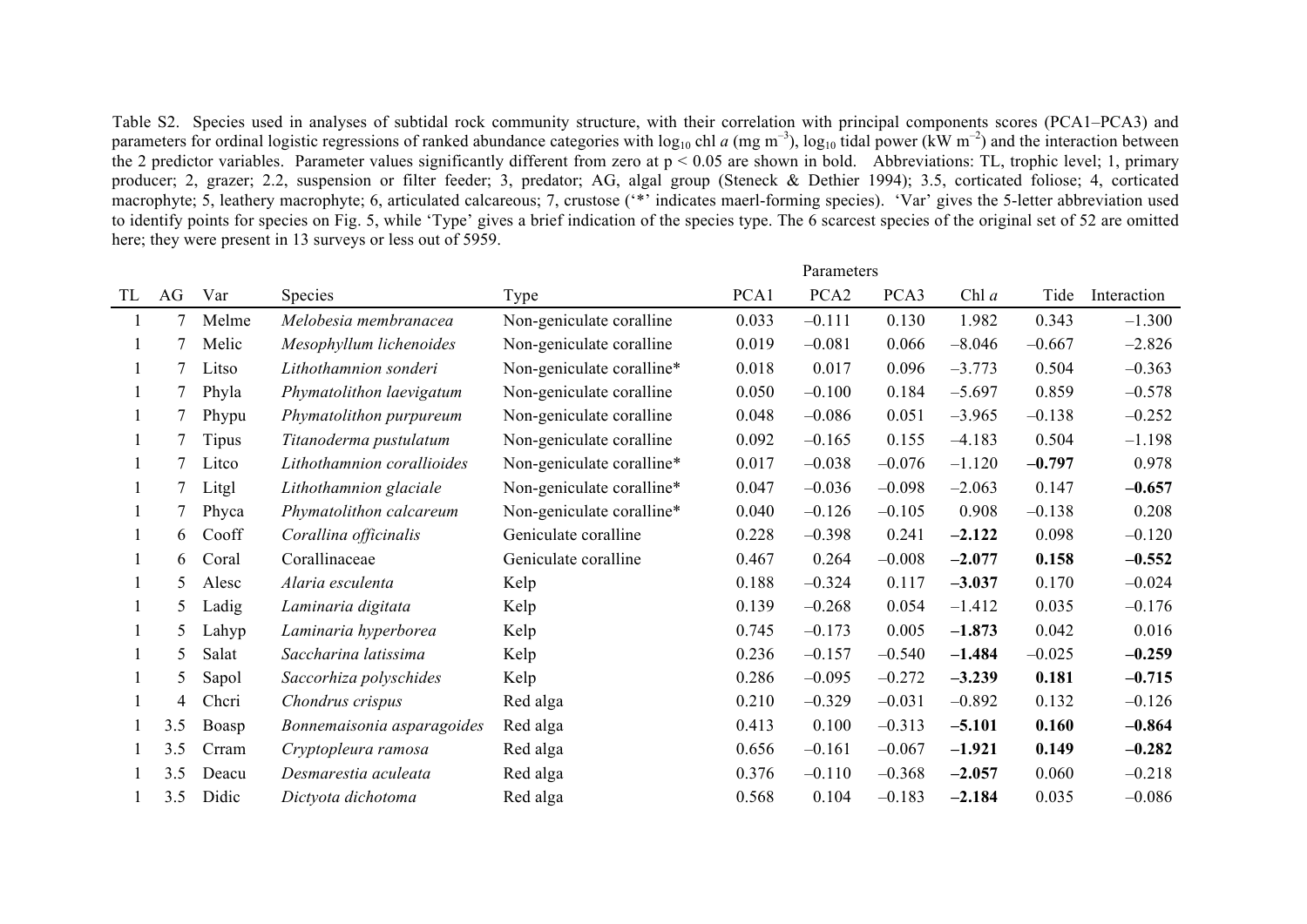|                |     |       |                            | Parameters   |          |                  |          |          |          |             |
|----------------|-----|-------|----------------------------|--------------|----------|------------------|----------|----------|----------|-------------|
| TL             | AG  | Var   | Species                    | Type         | PCA1     | PCA <sub>2</sub> | PCA3     | Chl $a$  | Tide     | Interaction |
|                | 3.5 | Hyhyp | Hypoglossum hypoglossoides | Red alga     | 0.439    | $-0.106$         | 0.036    | $-0.491$ | 0.186    | $-0.085$    |
| 1              | 3.5 | Papal | Palmaria palmata           | Red alga     | 0.355    | $-0.282$         | 0.035    | $-1.427$ | 0.253    | $-0.120$    |
|                | 3.5 | Phrub | Phycodrys rubens           | Red alga     | 0.578    | $-0.054$         | $-0.276$ | $-0.570$ | 0.057    | $-0.094$    |
|                | 3.5 | Plcar | Plocamium cartilagineum    | Red alga     | 0.628    | $-0.227$         | $-0.126$ | $-1.336$ | 0.048    | $-0.109$    |
| $\overline{2}$ |     | Caziz | Calliostoma zizyphinum     | Mollusc      | 0.551    | 0.244            | 0.139    | 0.551    | $-0.013$ | 0.390       |
| $\overline{2}$ |     | Gicin | Gibbula cineraria          | Mollusc      | 0.539    | 0.099            | $-0.271$ | $-0.584$ | 0.023    | 0.157       |
| $\overline{2}$ |     | Ecesc | Echinus esculentus         | Urchin       | 0.405    | 0.504            | 0.019    | $-1.629$ | 0.117    | $-0.262$    |
| 2.2            |     | Bosch | Botryllus schlosseri       | Ascidian     | 0.511    | $-0.119$         | 0.278    | $-0.734$ | 0.031    | $-0.030$    |
| 2.2            |     | Bacre | Balanus crenatus           | Barnacle     | 0.299    | 0.020            | 0.210    | 1.380    | $-0.048$ | 0.415       |
| 2.2            |     | Elpil | Electra pilosa             | Bryozoan     | 0.479    | $-0.217$         | 0.023    | $-0.259$ | $-0.120$ | 0.288       |
| 2.2            |     | Memem | Membranipora membranacea   | Bryozoan     | 0.542    | $-0.135$         | $-0.094$ | $-2.575$ | 0.018    | $-0.456$    |
| 2.2            |     | Anbif | Antedon bifida             | Feather star | 0.315    | 0.486            | 0.044    | $-0.053$ | $-0.242$ | 0.342       |
| 2.2            |     | Obgen | Obelia geniculata          | Hydroid      | 0.519    | $-0.098$         | $-0.117$ | $-2.888$ | 0.098    | $-0.424$    |
| 2.2            |     | Myedu | Mytilus edulis             | Mussel       | 0.005    | $-0.169$         | 0.218    | 0.076    | 0.290    | $-1.035$    |
| 2.2            |     | Aldig | Alcyonium digitatum        | Sponge       | 0.252    | 0.385            | 0.454    | 0.102    | $-0.016$ | 0.121       |
| 2.2            |     | Hapan | Halichondria panicea       | Sponge       | 0.196    | $-0.342$         | 0.330    | 0.926    | $-0.080$ | 0.306       |
| 2.2            |     | Henri | Henricia                   | Starfish     | 0.292    | 0.072            | 0.267    | 0.979    | 0.021    | 0.612       |
| 2.2            |     | Potri | Pomatoceros triqueter      | Tubeworm     | 0.294    | 0.465            | 0.052    | 0.359    | 0.043    | 0.000       |
| 2.2            |     | Asmen | Ascidia mentula            | Tunicate     | 0.082    | 0.468            | $-0.177$ | 0.149    | $-0.013$ | 0.091       |
| 2.2            |     | Asasp | Ascidiella aspersa         | Tunicate     | $-0.051$ | 0.163            | $-0.158$ | 1.408    | $-0.275$ | 0.166       |
| 2.2            |     | Ciint | Ciona intestinalis         | Tunicate     | 0.054    | 0.506            | 0.010    | 0.846    | $-0.179$ | 0.267       |
| 2.2            |     | Cllep | Clavelina lepadiformis     | Tunicate     | 0.376    | 0.426            | 0.004    | $-0.295$ | 0.020    | 0.169       |
| 3              |     | Saele | Sagartia elegans           | Anemone      | 0.362    | $-0.016$         | 0.500    | $-0.763$ | 0.266    | $-0.260$    |
| 3              |     | Urfel | Urticina felina            | Anemone      | 0.437    | 0.056            | 0.460    | 1.660    | $-0.047$ | 0.470       |
| 3              |     | Asrub | Asterias rubens            | Starfish     | 0.174    | 0.266            | 0.125    | 2.112    | $-0.269$ | 0.559       |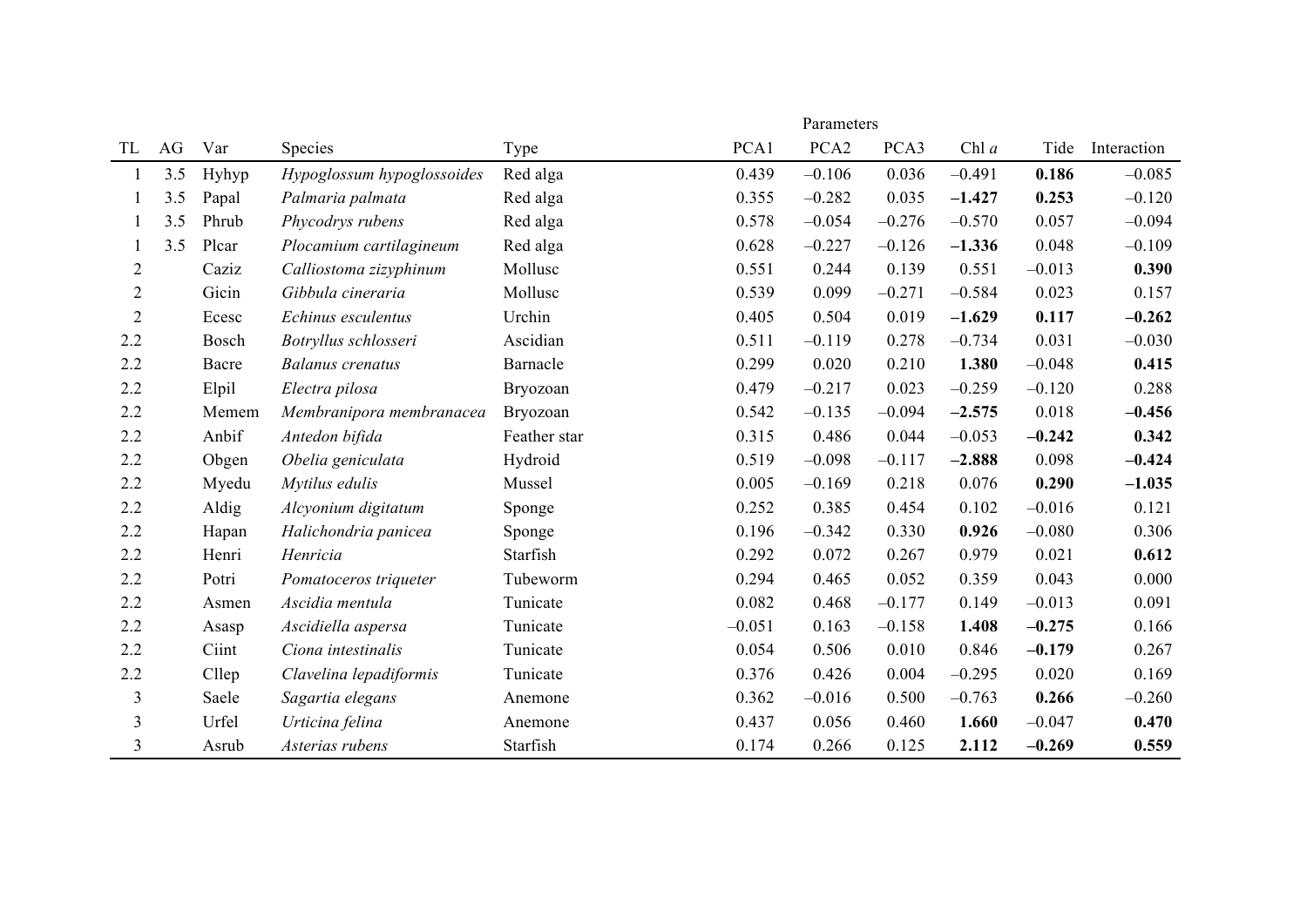|             |           |                  |                         | Wave fetch, log <sub>10</sub> (cells) |                         |                  |                  |
|-------------|-----------|------------------|-------------------------|---------------------------------------|-------------------------|------------------|------------------|
| Region      | Depth (m) | $1.5 - 2.0$      | $2.0 - 2.5$             | $2.5 - 3.0$                           | $3.0 - 3.5$             | $3.5 - 4.0$      | >4               |
| SW England  | $0 - 5$   | 32               | 44                      | 30                                    | 59                      | 157              | 95               |
|             | $5 - 10$  | 25               | 11                      | 13                                    | 23                      | 126              | 119              |
|             | $10 - 15$ | 9                | $\overline{\mathbf{3}}$ | 10                                    | 12                      | 53               | 101              |
|             | $15 - 20$ |                  |                         | $\mathbf{1}$                          | $\boldsymbol{7}$        | 26               | 102              |
|             | >20       |                  |                         |                                       | $\overline{\mathbf{3}}$ | 12               | 169              |
| Irish Sea   | $0 - 5$   | 16               | 32                      | 17                                    | 16                      | 120              | 24               |
|             | $5 - 10$  | $8\,$            | 17                      | $\mathfrak{Z}$                        | 14                      | 129              | 45               |
|             | $10 - 15$ | $\overline{2}$   | 9                       |                                       | $\overline{3}$          | 126              | 70               |
|             | $15 - 20$ |                  | $\overline{4}$          | $\mathbf{1}$                          |                         | 64               | 51               |
|             | >20       |                  | $\,1$                   | $\,1$                                 |                         | 33               | 28               |
| SW Scotland | $0 - 5$   | 13               | 105                     | 49                                    | 27                      | $\boldsymbol{7}$ | $\mathfrak{Z}$   |
|             | $5 - 10$  | 5                | 98                      | 61                                    | 31                      | 18               | $\boldsymbol{6}$ |
|             | $10 - 15$ | $\mathbf{1}$     | 88                      | 60                                    | 24                      | 14               | $\boldsymbol{7}$ |
|             | $15 - 20$ | $\mathbf{1}$     | 67                      | 45                                    | 14                      | 13               | 11               |
|             | $>20$     | $\mathfrak{Z}$   | 104                     | 72                                    | 26                      | 14               | 6                |
| NW Scotland | $0 - 5$   | 34               | 107                     | 27                                    | 45                      | 12               | 10               |
|             | $5 - 10$  | 26               | 114                     | 49                                    | 88                      | 42               | 29               |
|             | $10 - 15$ | 17               | 95                      | 55                                    | 76                      | 56               | 35               |
|             | $15 - 20$ | $\boldsymbol{7}$ | 90                      | 41                                    | 55                      | 53               | 16               |
|             | $>20$     | $\mathbf{1}$     | 87                      | 45                                    | 73                      | 58               | 46               |
| NE Scotland | $0 - 5$   | 19               | 24                      | 38                                    | 17                      | 35               | 24               |
|             | $5 - 10$  | $8\,$            | 25                      | 38                                    | 25                      | 21               | 26               |
|             | $10 - 15$ | 5                | 32                      | 24                                    | 28                      | 35               | 28               |
|             | $15 - 20$ | $\overline{4}$   | 17                      | 12                                    | 28                      | 37               | 26               |
|             | $>20$     | 5                | 19                      | 24                                    | 32                      | 60               | 74               |
| E England   | $0 - 5$   | 3                | 4                       | 6                                     |                         | 35               | 110              |
|             | $5 - 10$  | $\mathbf{1}$     | $\overline{3}$          | $\overline{7}$                        | 4                       | 30               | 120              |
|             | $10 - 15$ | $\mathbf{1}$     |                         | $\overline{c}$                        | 7                       | 20               | 82               |
|             | $15 - 20$ |                  |                         | $\,1$                                 | $\mathfrak{Z}$          | 6                | 61               |
|             | >20       |                  |                         |                                       | $\mathbf{1}$            | $\mathfrak{Z}$   | 95               |
| Grand total |           | 246              | 1200                    | 732                                   | 741                     | 1415             | 1619             |

Table S3. Number of surveys per region, depth, and wave fetch class.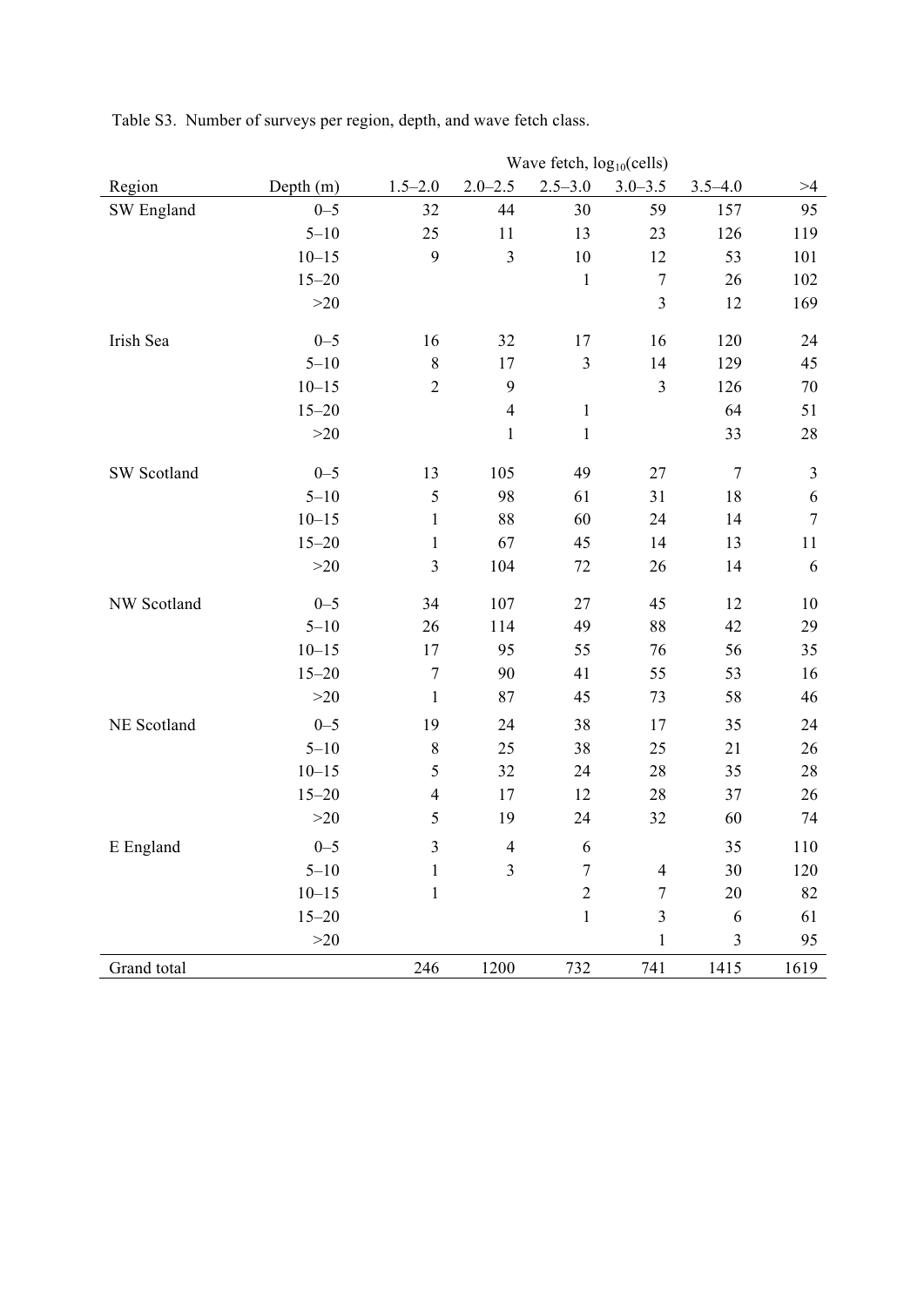

Fig. S1. Distributions of species across wave fetch and depth gradients. Plots show the predicted probability of a species being at least Common from ordinal logistic regression of abundance categories against wave fetch and depth classes. Responses are scaled in 20% classes between 0 (white) and 100% (dark grey) of the maximum probability (shown top right)